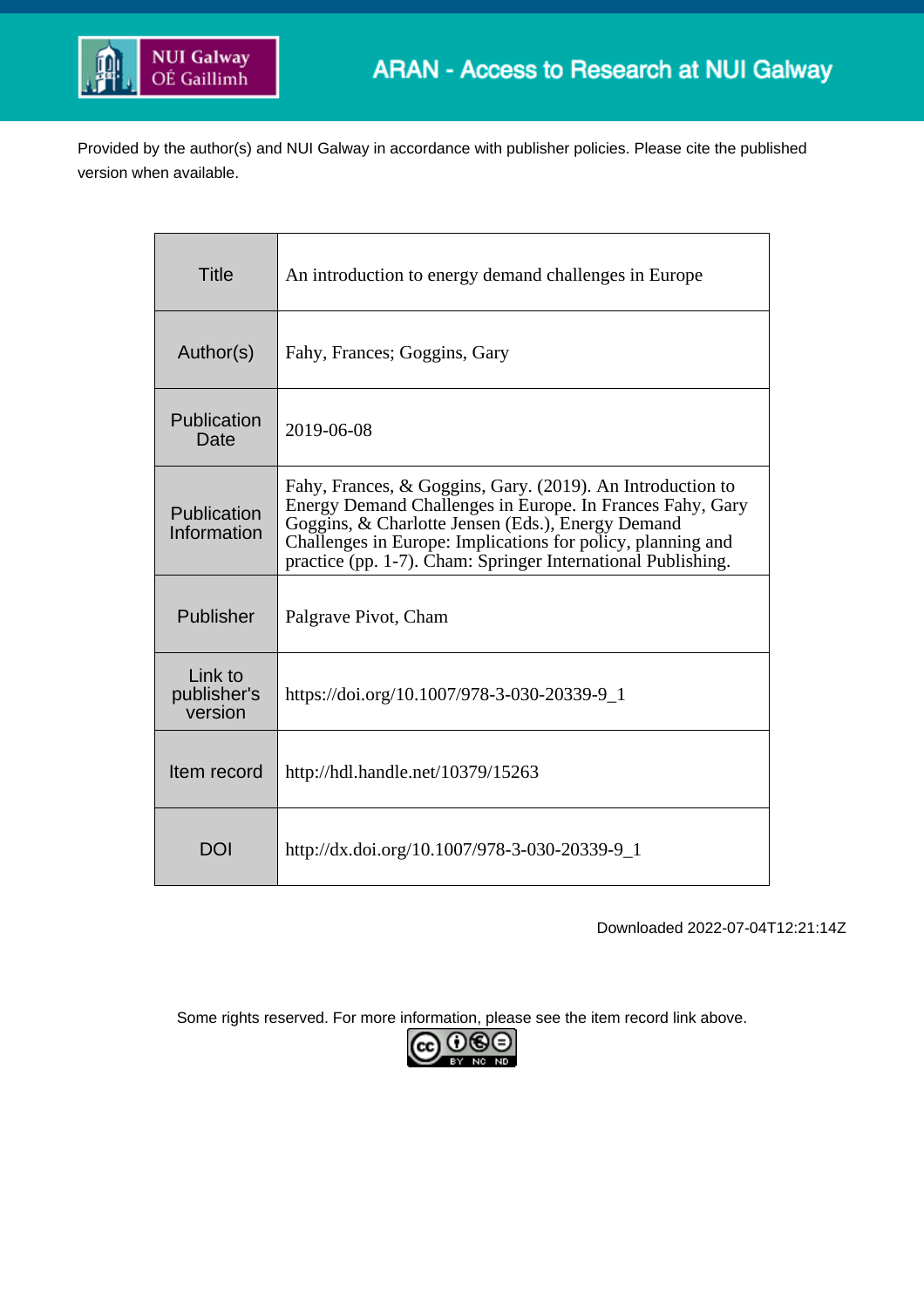

# An Introduction to Energy Demand Challenges in Europe

*Frances Fahy and Gary Goggins*

**Abstract** This opening chapter calls for greater attention to energy demand challenges in Europe. It argues that many obstacles and opportunities in achieving the so-called energy transition are social and cultural in nature and require interdisciplinary solutions that go beyond effciency approaches. We provide an overview of the ENERGISE project that aims to achieve greater understanding of the social and cultural infuences on household energy use, and to develop appropriate responses and recommendations for policy-makers, practitioners and future academic research. The chapter concludes with a brief summary of the structure of this book, including an introductory overview of how energy demand challenges are understood, and how this relates to the types of solutions that are proposed in each of the ten European countries studied.

F. Fahy  $(\boxtimes) \cdot G$ . Goggins

School of Geography and Archaeology and Ryan Institute, National University of Ireland Galway, Galway, Ireland e-mail: frances.fahy@nuigalway.ie

G. Goggins e-mail: gary.goggins@nuigalway.ie

© The Author(s) 2019

F. Fahy et al. (eds.), *Energy Demand Challenges in Europe*, [https://doi.org/10.1007/978-3-030-20339-9\\_1](https://doi.org/10.1007/978-3-030-20339-9_1)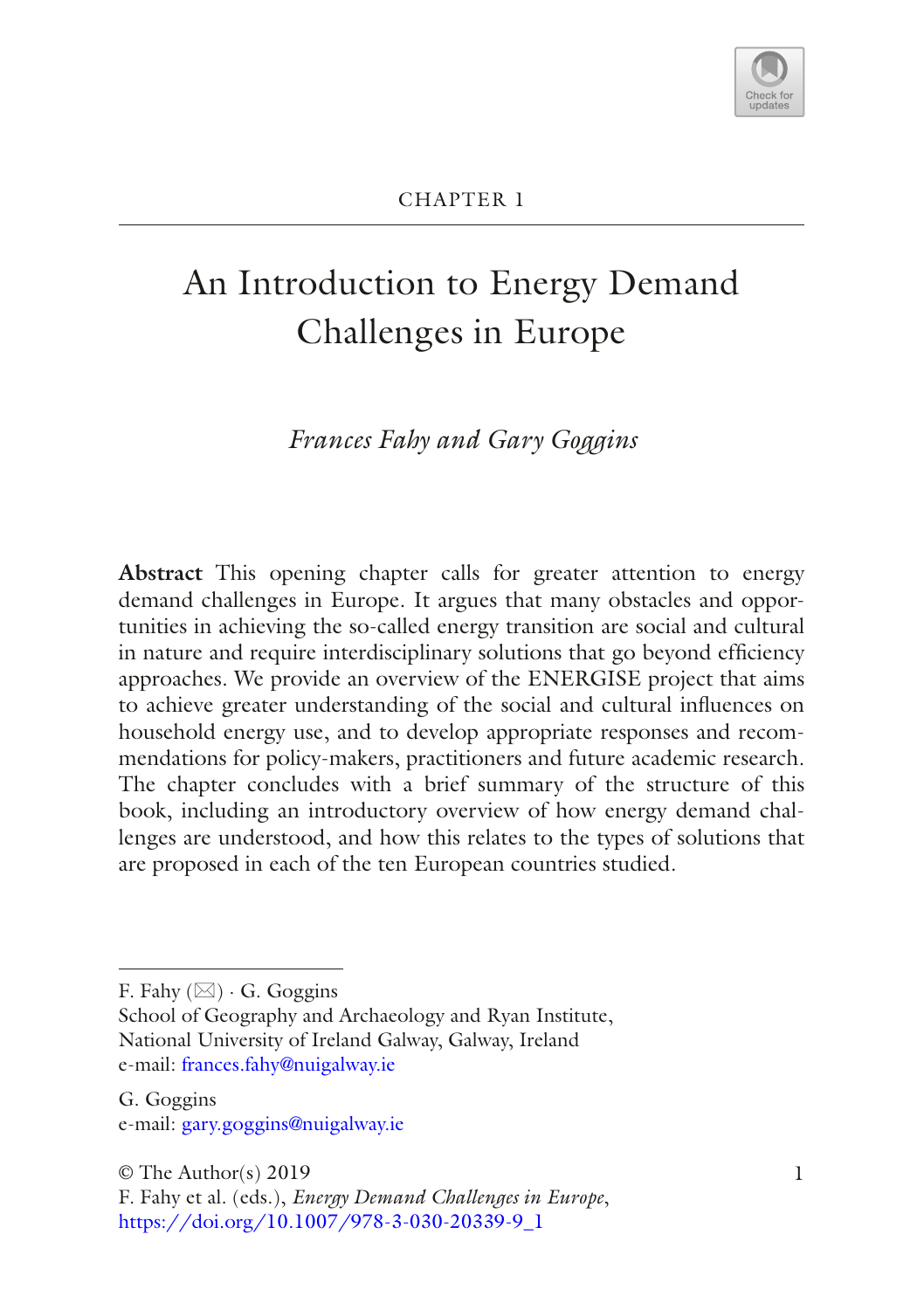**Keywords** Energy policy · Europe · Horizon 2020 · Interdisciplinary · ENERGISE

## Exploring Energy Demand Challenges in Europe

Signifcant challenges lie ahead regarding Europe's transition towards a decarbonised energy system that meets the economic and social needs of its citizens. Heretofore, scientifc research and public policy in the feld of household energy use has primarily focused on promoting energy effciency through changes in technology and individual behaviour (Labanca and Bertoldi [2018\)](#page-6-0). However, these approaches have been ineffective in bringing about the aggregated reductions in carbon emissions that are necessary to meet climate targets. They may even be counterintuitive if they reinforce unsustainable routines and habits that engage energyrelated services (Shove [2018](#page-6-1); Hargreaves et al. [2018\)](#page-6-2).

The performance of more efficient technologies is often dependent on how they are used by householders, if at all. Moreover, short-term effciency gains may be wiped out by increasing overall consumption in order to reach newly perceived levels of comfort, convenience and standards. This increase in consumption manifests, for example, through social pressure to consume in line with the latest 'trends' for bigger houses, bigger cars, the latest technologies and appliances, and so forth. At the same time, many households experience energy poverty and are unable to meet their energy needs, such as providing adequate heat for their homes. Addressing these concerns requires multi-dimensional approaches and highlights the crucial role of consumption in multi-scalar decarbonisation efforts across Europe, an issue requiring much greater attention from scientists and policy-makers than before.

This calls for a broadening of discussions around energy use to include such fundamental and deep-rooted questions as 'How much of what is enough?' Of course, finding consensus on a clearly subjective issue is never going to be easy, or indeed possible. But, by framing the energy challenge in this way, we are compelled to be refexive in considering how collective conventions around energy use evolve, and how can they be better aligned with sustainable lifestyles. Opening up these increasingly pertinent discussions to wider debate also implies a greater emphasis on citizen engagement to respond to related social and cultural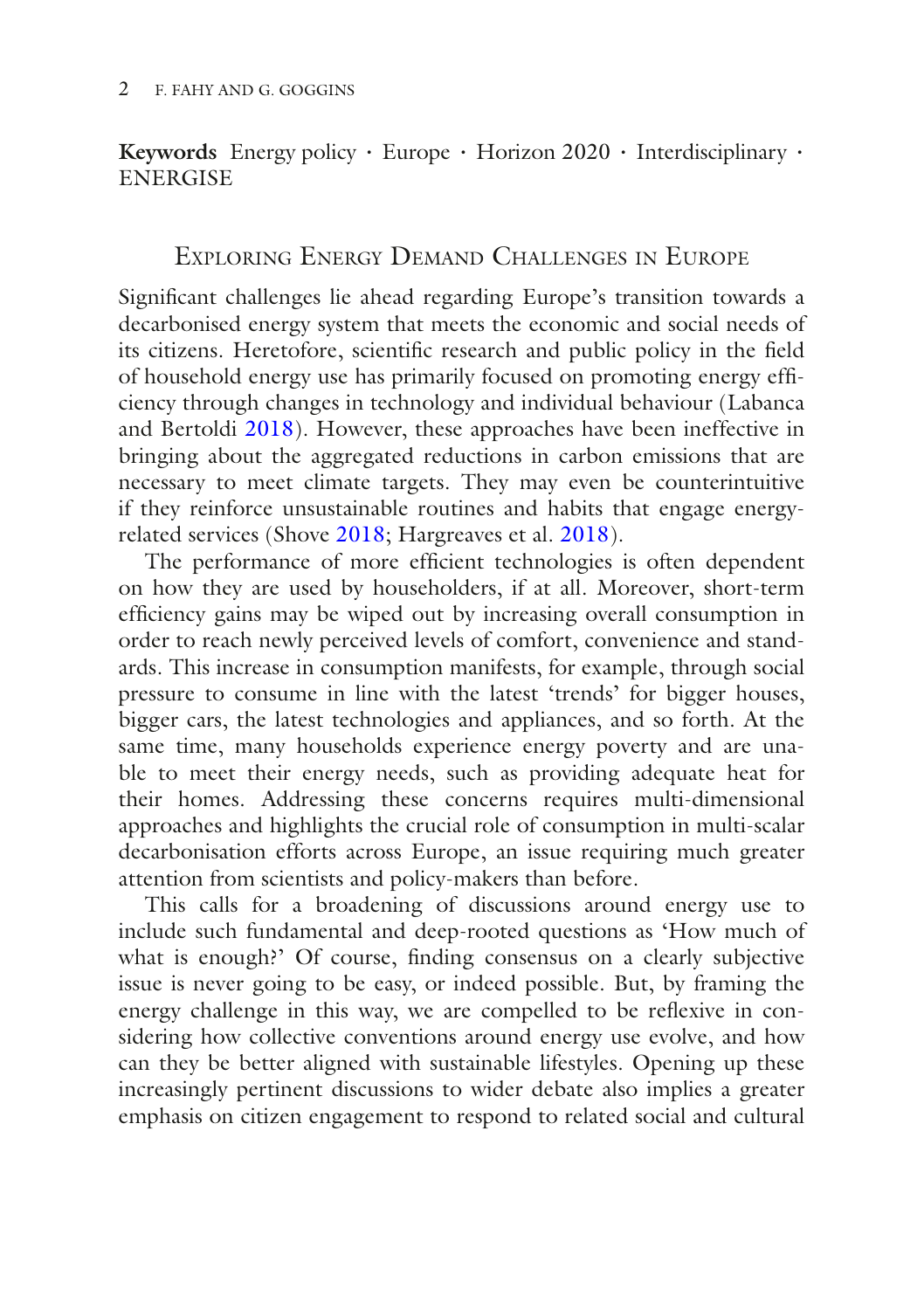challenges through more participatory processes. Undertaking these democratic exercises can help us to better comprehend societal norms and routines that greatly determine our patterns of energy use as well as our ability to change those patterns. By understanding and accounting for particular householder needs and other contextual conditions of consumption, policy-makers and practitioners can tailor sustainable energy responses accordingly.

This book gathers together contributions from prominent social scientists researching in the energy feld all across Europe. While the authors hail from diverse disciplinary backgrounds, they all recognise that cultural- and systemic change is a key ingredient in successful energy transitions. The book offers unique and often fascinating insights into the socio-material similarities and differences in energy policies, energy infrastructures and energy demands across 10 European countries. The collection provides invaluable accounts of the diverse contexts within which individuals, households and communities engage in everyday energy-related practices, and the policies and practices that underpin ongoing efforts towards sustainable transformation.

#### THE ENERGISE PROJECT AS CONTEXT

This book is a key output from the ENERGISE project. ENERGISE is an innovative pan-European research initiative to achieve a greater scientifc understanding of the social and cultural infuences on energy consumption. Funded under the EU Horizon 2020 programme for three years (2016–2019), ENERGISE develops, tests and assesses options for a bottom-up transformation of energy use in households and communities across Europe.

Energy use can be fruitfully understood as engaging in a set of practices that incorporate elements of meaning, skills and material conditions and that are embedded in wider social, political and institutional contexts (Shove et al. [2012\)](#page-6-3). This practice-oriented perspective is central to the ENERGISE project for a number of reasons. First, a practice perspective departs from individualistic views of energy choices and behaviour that have unduly limited past research on energy demand and its transformation. Instead, the focus shifts towards an understanding of energy behaviour as collectively shared and culturally mediated. Second, an explicit focus on energy-related practices promotes cutting-edge social-scientifc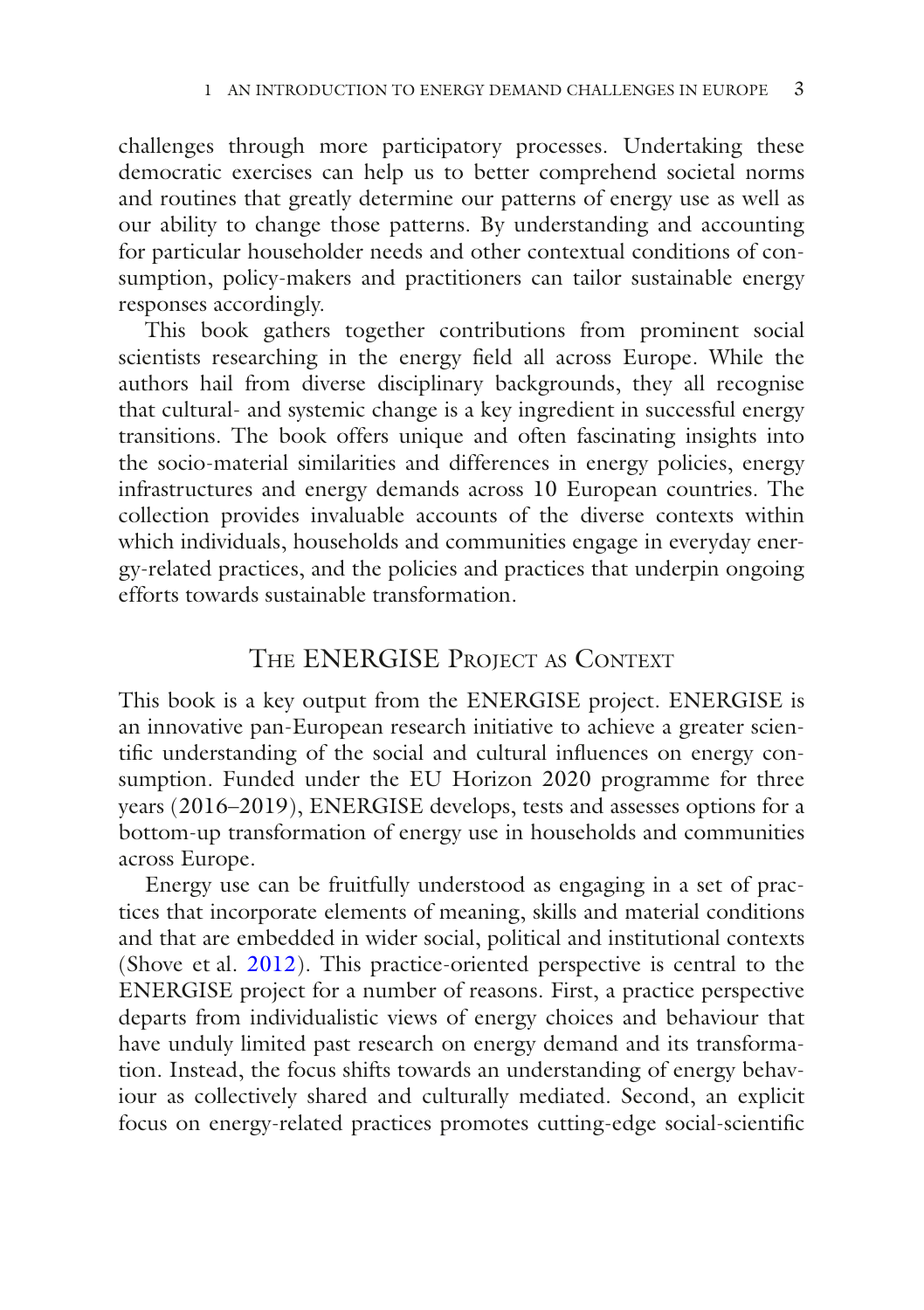and interdisciplinary energy research that covers both social and material aspects of energy use.

In particular, ENERGISE investigates the energy-related practices of households and communities and their impacts on society and the environment. This is achieved through a living lab approach, where researchers work with households in a real-world setting and in the context within which their energy use takes place. ENERGISE Living Labs (ELLs) build on interactions between various stakeholders as well as lessons drawn from previous initiatives aimed at reducing household energy use, or what we term sustainable energy consumption initiatives (SECIs). In ENERGISE, SECIs are defned as activities that deal with reducing energy-related CO<sub>2</sub> emissions from households, and enables active participation from households. This can either be in terms of (1) reducing the actual energy consumption, (2) reducing the emissions intensity of energy consumption (e.g. by substituting fossil fuels with renewable energy sources). Sustainable energy initiatives are considered to be socio-technical because they attempt to change the material arrangements and the cultures, norms and conventions that determine collective energy use and related impacts. Examples of good practice SECIs that have informed the design and implementation of ELLs are provided for each of the central chapters in the book. The results of the ELLs themselves are presented elsewhere.

### Remit of the Book

The following chapter will introduce the concept of 'problem framings' related to the way energy consumption challenges are understood and the impact for the type of solutions that emerge. Based on the review of SECIs already carried out across Europe as part of the ENERGISE project, it is evident that many different perspectives on sustainable energy use exist and problems are addressed in a number of different ways.

Energy use is typically interpreted as a matter of individual choices and preferences that can be changed independently of the context within which consumption occurs, and often through technological optimisation or incremental behaviour change. This approach, however, often fails to translate into signifcant changes in energy consumption patterns and energy demands. In contrast, other more integrated approaches treat energy consumption challenges as a matter of wider societal, cultural and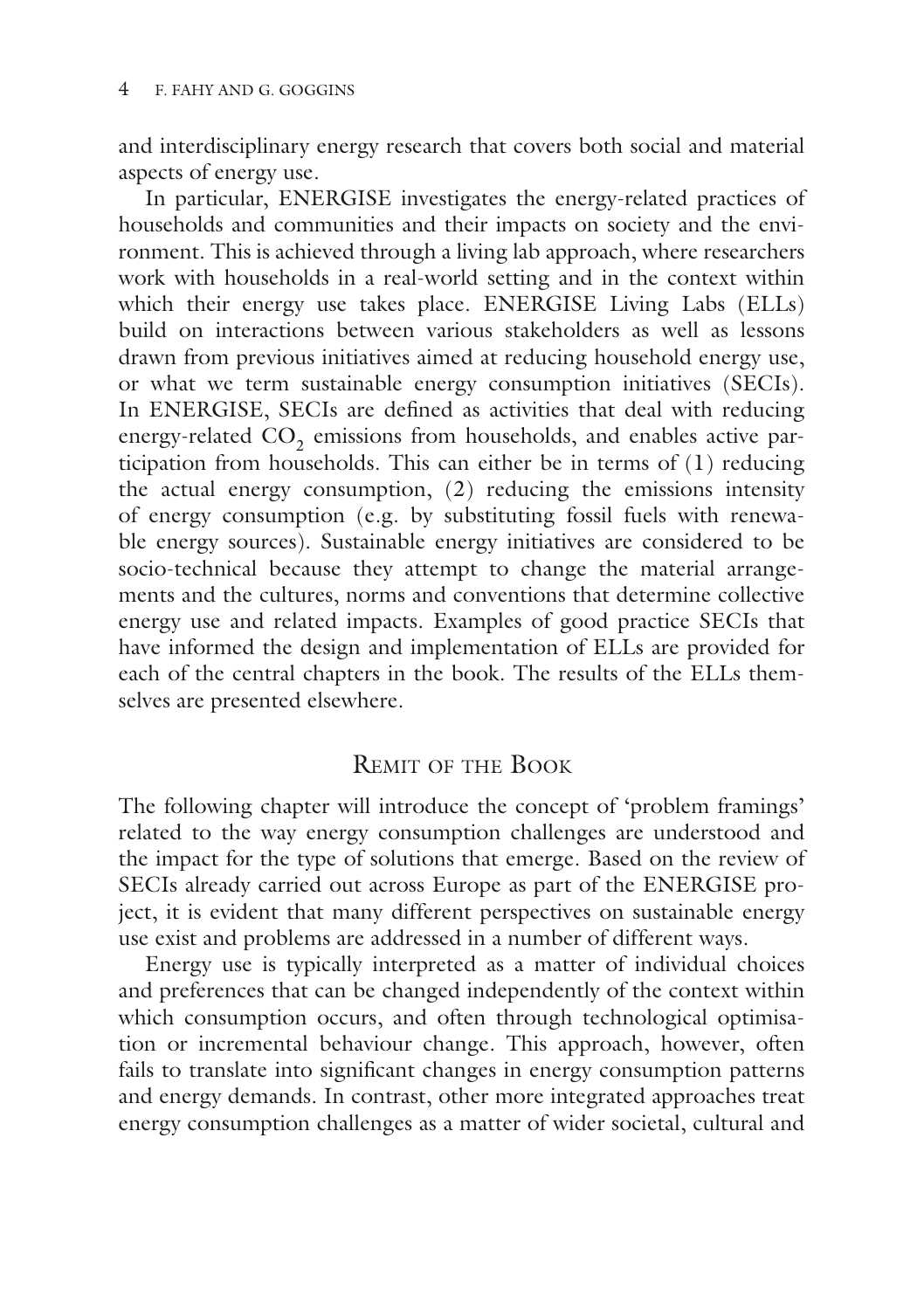institutional dynamics, which suggest that changes in energy demand will come about only if the entire range of elements that underpin energy use are considered. These alternative approaches set out to obtain quite different results; some suggest qualitative changes in habits and routinised activities, while others set suffciency-based targets that seek absolute reductions in energy use (or increases for those in energy poverty) and set minimum and maximum limits to consumption. Illustrated with examples, Chapter [2](http://dx.doi.org/10.1007/978-3-030-20339-9_2) will introduce how these different approaches or problem framings can be characterised, and what the different framings mean for the objectives, methods and assumptions made in sustainable energy consumption initiatives.

The central chapters in this collection provide insights into trends in energy transitions and what this means for the future of energy demand in Europe. The inclusion of ten chapters, each focusing on a different European country, offers a broad yet accessible overview of the diverse energy systems currently in place, albeit in a rapidly changing context. What is particularly evident is that no one system is free from contestation over how to best meet present and future energy needs. Every country is unique in the energy-related challenges they face, with each having different institutional structures and capacity to deal with problems and to capitalise on opportunities. At the same time, all countries share common concerns around issues such as energy security, affordability and sustainability, and all have signed up to international climate change agreements that call for dramatic reductions in carbon emissions.

Another interesting observation is how energy policy is evolving across the countries under study. Emerging trends include the changing role of citizens in the energy transition, more generally portrayed as shifting from 'passive' to 'active' consumers, but manifesting in a number of different forms from 'prosumers' to 'energy communities'. Householders are also envisaged to play a central role as the shift toward 'smart' grid solutions and systems intensifes. Driving these changes requires robust policy responses and the engagement of actors at all levels of society including government bodies, researchers, businesses, NGOs and community groups.

A recent phenomenon that facilitates greater engagement in decision-making has been a political shift across much of Europe toward multilevel governance. This has facilitated greater societal engagement with the sustainable energy agenda and provided new avenues for non-state actors to play a signifcant role in developing responses.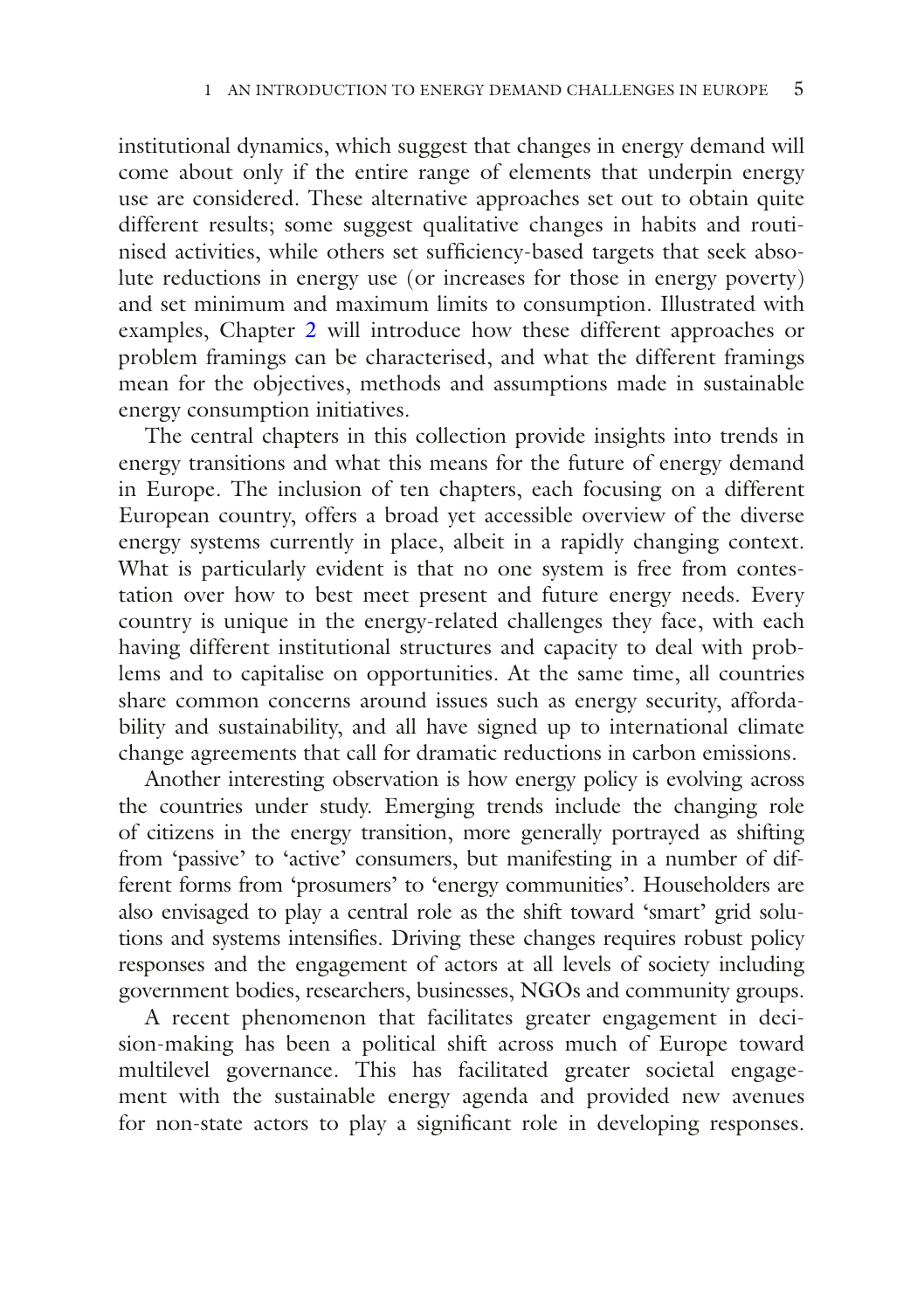The expansion of the spatial and political boundaries in which responses occur is refected in the increasing range of actors, sites, confgurations and mechanisms through which sustainable energy is being addressed, as demonstrated in the case studies provided in this book.

The fnal chapter within this collection refects on the key strands emerging from the material presented and considers individual and collective opportunities for sustainable energy transitions. In comparing and contrasting energy-related problem framings and social, material and institutional make-up across Europe, the concluding chapter unpacks the energy challenges facing Europe. It clearly shows that policies for energy demand reduction have to carefully consider and address the differences in cultural, material and institutional constitutions of energy demand and energy systems, locally, regionally, nationally and cross-nationally.

#### **REFERENCES**

- <span id="page-6-2"></span>Hargreaves, T., Wilson, C., & Hauxwell-Baldwin, R. (2018). Learning to live in a smart home. *Building Research & Information, 46*(1), 127–139.
- <span id="page-6-0"></span>Labanca, N., & Bertoldi, P. (2018). Beyond energy efficiency and individual behaviours: Policy insights from social practice theories. *Energy Policy, 115*, 494–502.
- <span id="page-6-1"></span>Shove, E. (2018). What is wrong with energy efficiency? *Building Research & Information, 46*(7), 779–789.
- <span id="page-6-3"></span>Shove, E., Pantzar, M., & Watson, M. (2012). *The dynamics of social practice: Everyday life and how it changes*. Los Angeles: Sage.